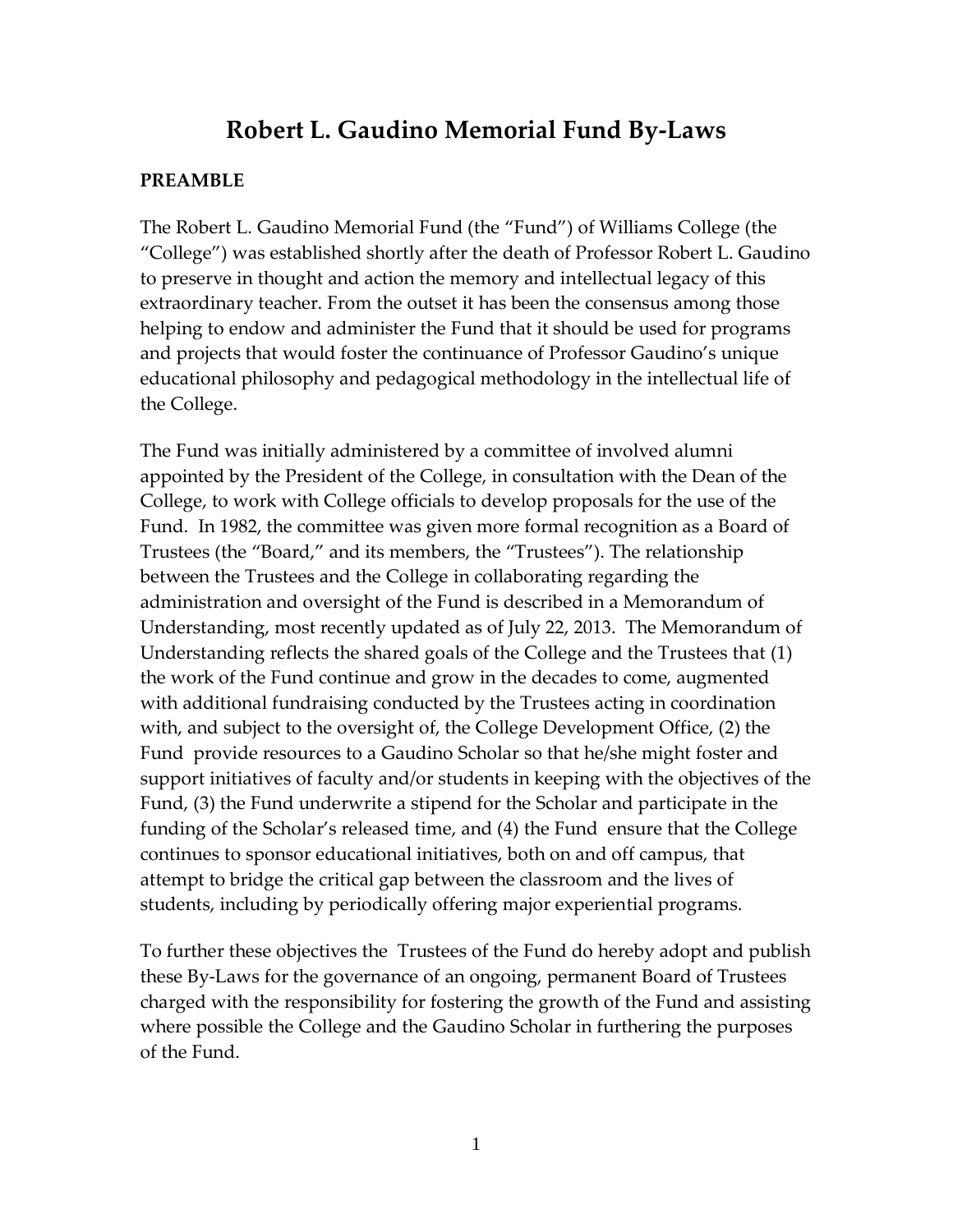# **ARTICLE I – BOARD OF TRUSTEES**

# **1. POWERS and DUTIES**

The Board of Trustees:

- 1. shall nominate for appointment by the President of the College, on the basis of recommendations from the Board Chairperson and then-current Scholar, a member of the College faculty to serve as the next Gaudino Scholar;
- 2. shall advise the College and the Gaudino Scholar on uses of the Fund, and in general provide oversight with respect to the efforts of the Scholar;
- 3. shall conduct the fundraising business of the Fund acting in coordination with, and subject to the oversight of, the College Development Office;
- 4. shall consistently attend meetings of the Board, actively carry out Committee duties between the semi-annual Board meetings, contribute ideas and efforts to the advancement of the mission and goals of the Fund as stated in the Preamble,;
- 5. shall endeavor to represent the Fund and its mission to their respective alumni or student counterparts; and
- 6. shall, in the case of alumni Trustees, contribute annually within their means to fundraising.

# **2. NUMBER**

The Board shall consist of not less than nine or more than twelve alumni Trustees and up to five student Trustees. The number of Trustees may be increased or decreased (provided such decrease does not shorten the term of any incumbent Trustee) from time to time by amendment to these Bylaws.

# **3. ELECTION, QUALIFICATION AND TERM**

1. At each annual meeting the incumbent Trustees shall set the number of alumni Trustees and student Trustees constituting the entire Board and shall elect new alumni Trustees and student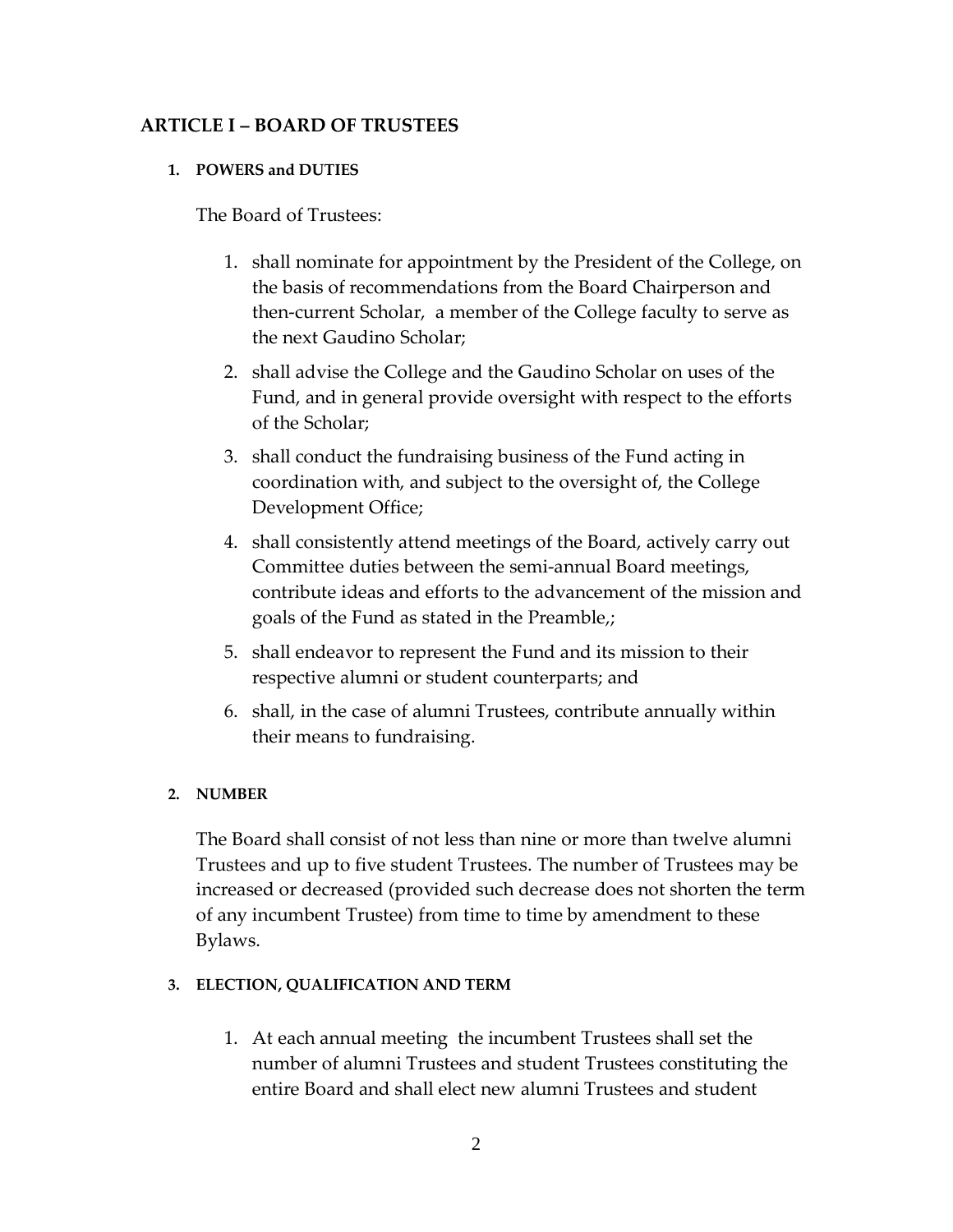Trustees to fill the positions of those Trustees whose terms are then expiring. If a vacancy occurs during the year, then a new Trustee may be elected during the interim by the incumbent Trustees. Alumni Trustees shall be elected for a term of three years. Student trustees shall be elected for a term of one year. Notwithstanding anything to the contrary contained in this By-Law, eligible student Trustees shall be allowed to serve up to a maximum of three oneyear terms. The terms of one-third of the alumni Trustees shall expire each year, at which time such trustees may be re-elected, if eligible, or replaced. No alumni Trustee shall serve more than two full terms in succession. A former alumni Trustee may be nominated to serve on the Board again after two years have elapsed since his or her last active service on the Board. All Trustees shall hold office until the next succeeding annual meeting at which their respective terms expire and thereafter until their respective successors shall have been elected and qualified, unless removed in accordance with these By-Laws. Members of the Board of Trustees need be residents of Massachusetts.

- 2. Any vacancy occurring in the Board may be filled by the affirmative vote of a majority of the remaining Trustees. A Trustee elected to fill a vacancy shall be elected for the unexpired term of his/her predecessor in office.
- 3. Persons eligible for election as alumni Trustees shall include all alumni of Williams College whose graduating class attended the College in a year during or after the faculty membership of Professor Gaudino. Preference shall be given former students of Professor Gaudino and former participants in on- or off-campus activities sponsored by Professor Gaudino, the Fund, or the Gaudino Scholar. Persons eligible for election as student Trustees shall include all students in good standing at the College.
- 4. New Trustees shall thoroughly self-orient to Trustee service through study of the Gaudino Fund web site and related materials, and through subsequent consultation with one or more veteran Trustees for clarification of any questions or concerns. New student Trustees shall also have the support of the Scholar for initial orientation and ongoing service.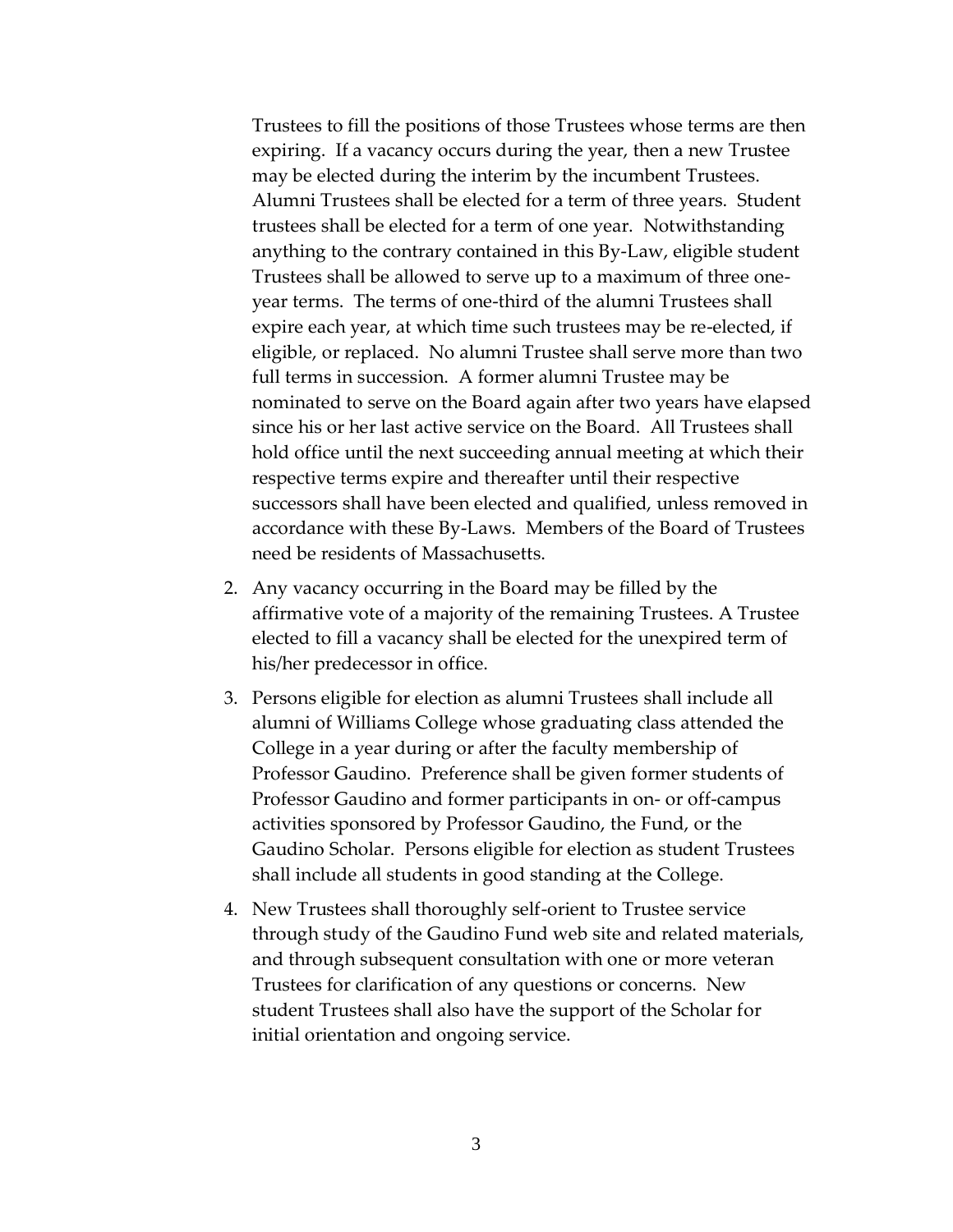### **4. REMOVAL**

At any meeting of Trustees called expressly for that purpose at which a quorum is present, any trustee may be removed, with or without cause, by a vote of a majority of the Trustees present at the meeting. A trustee may also be removed at any meeting of the Board of Trustees, provided that notice of such removal has been included with the notice of the meeting.

### **5. MEETINGS OF TRUSTEES**

The trustees may hold their meetings and may have an office and keep the books and records of the Fund, except as otherwise provided by statute, in such place or places on the campus of the College, or elsewhere, as the Board may from time to time determine. The Trustees may hold their meetings in any manner permitted by law, including by conference telephone or similar communications equipment by means of which all participants can hear each other at the same time.

### **6. ANNUAL MEETING**

The Board shall hold its annual meeting, for the purpose of organization and the transaction of business, in Williamstown, Massachusetts, on an October or November weekend, or, if necessary, on such other date during the fall term of the College, or at such other place, as the Board Chairperson or the Executive Committee shall designate.

# **7. ELECTION OF OFFICERS**

At each annual meeting of the Board, the Trustees shall elect the officers of the Fund in accordance with the provisions of Article III.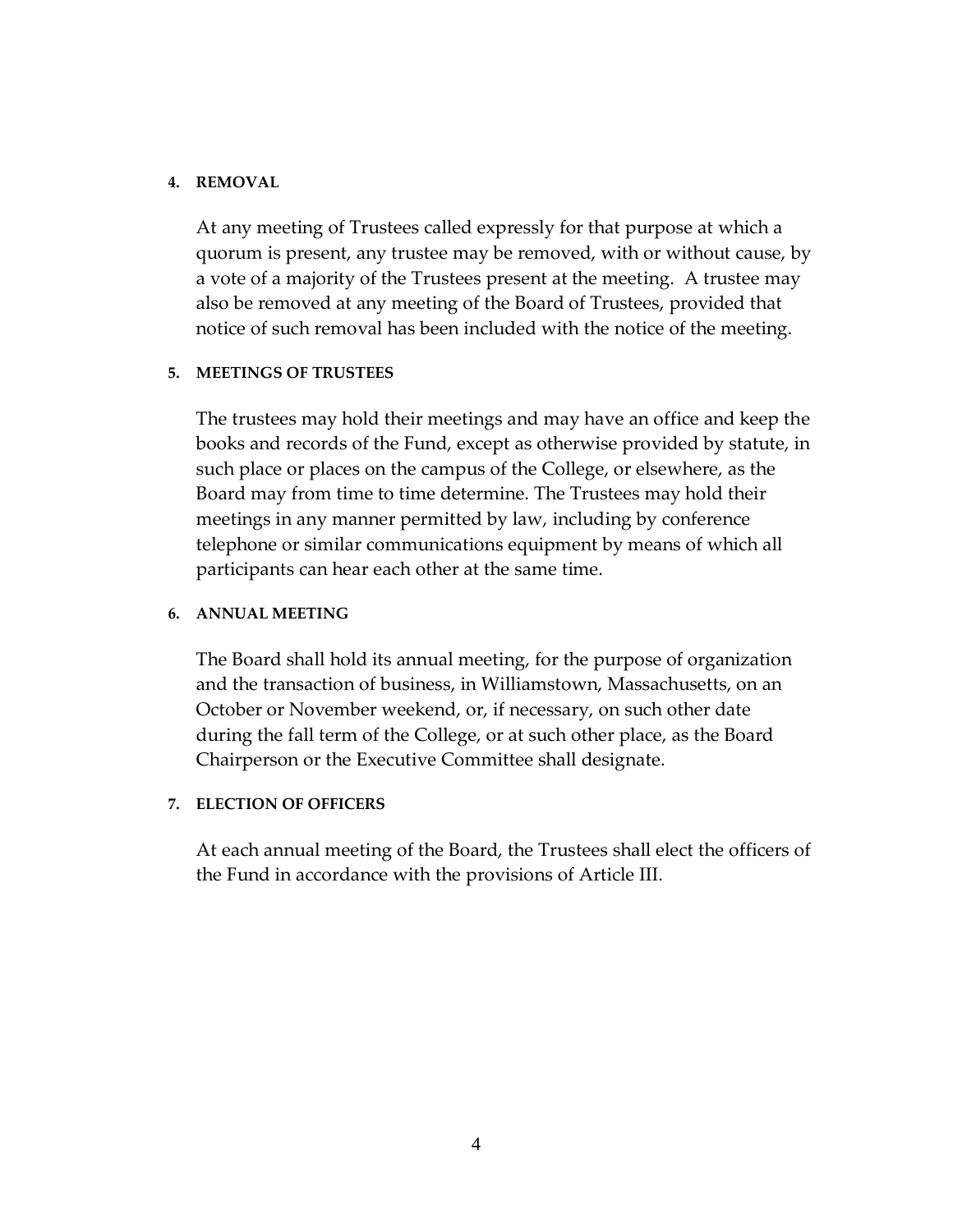### **8. REGULAR MEETINGS**

In addition to the annual meeting, regular meetings of the Board may be held on a weekend in April in Williamstown, Massachusetts, or, if necessary, on such other date during the spring term of the College, or at such other place, as the Board Chairperson or the Executive Committee shall designate.

# **9. SPECIAL MEETINGS**

Special meetings of the Board shall be held in any manner permitted by law or these By-Laws and whenever called by the Board Chairperson or Executive Committee.

### **10. NOTICE**

The Secretary or Chairperson shall give notice of and an agenda for each regular and special meeting in person, by mail, by facsimile, by telephone or by electronic mail at least fifteen (15) days before the meeting to each Trustee.

#### **11. QUORUM AND BOARD ACTION**

A majority of the elected and qualified Trustees shall constitute a quorum for the transaction of business at any meeting conducted pursuant to these By- Laws. If at any meeting of the Board there is less than a quorum present, a majority of those present, or if any trustee is present alone, such trustee, may adjourn the meeting from time to time without further notice. The act of a majority of the Trustees present at a meeting at which a quorum is in attendance shall be the act of the Board, unless the act of a greater number is required by statute or these By-Laws. Additionally, any votes taken at a meeting with less than a quorum present (other than a vote to adjourn the meeting as described above) shall be conditional until absent Trustees vote by email or similar means sufficient to tally a majority of the Board.

#### **12. ORDER OF BUSINESS**

At meetings of the Board, business shall be transacted in such order as from time to time the Board may determine.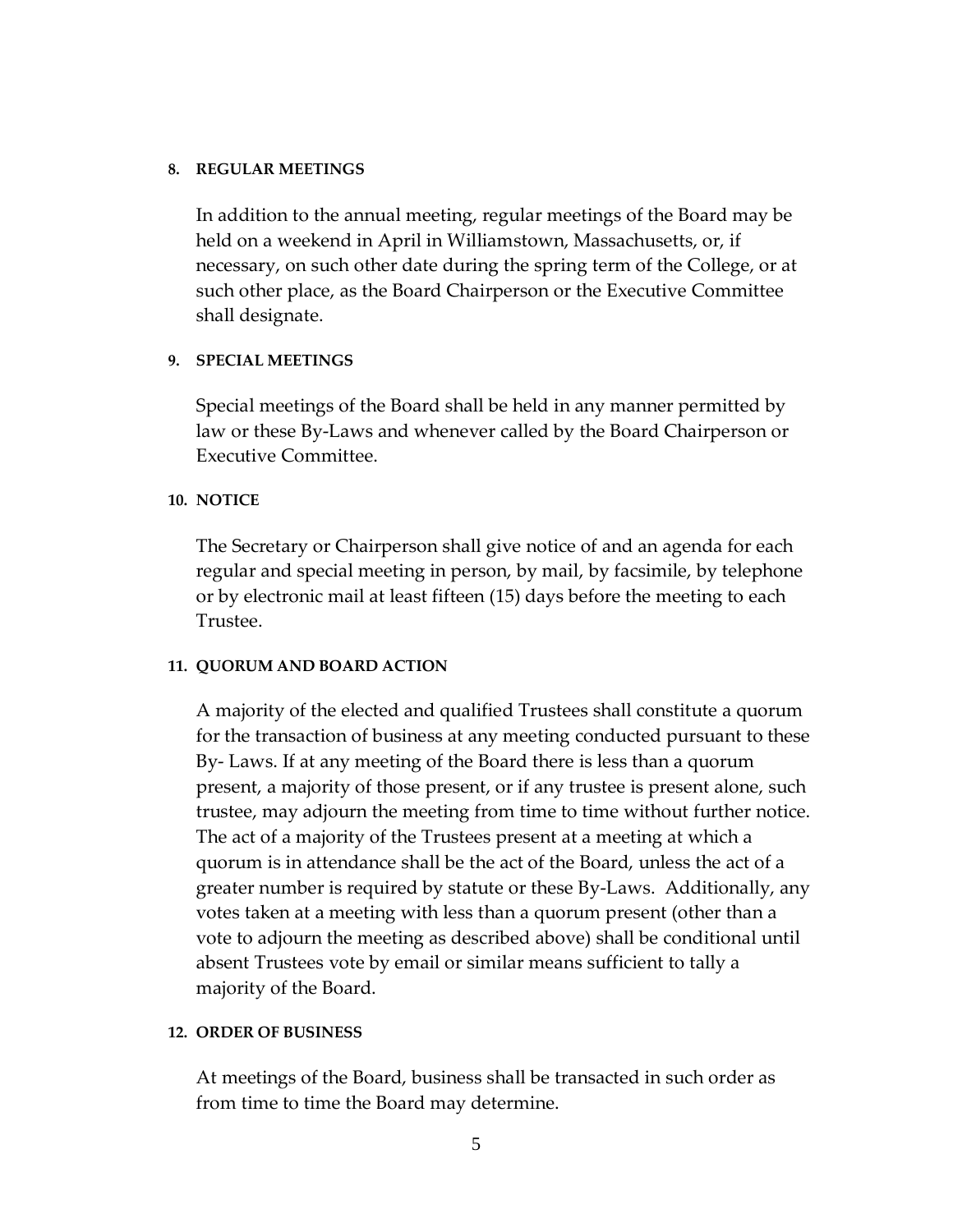At all meetings of the Board, the Chairperson of the Board shall preside, and in the absence of the Chairperson, an acting Chairperson shall be chosen by the Board from among the Trustees present.

The Secretary of the Board shall act as secretary of all meetings of the Board, but in the absence of the Secretary, the presiding officer may appoint any person to act as secretary of the meeting.

#### **13. MANNER OF ACTING BETWEEN MEETINGS**

At any time when the Board is not meeting, the Chairperson may notify Board members of matters to be resolved by mail, by facsimile, by electronic mail or by conference call via telephone or similar communications equipment by means of which all participants can hear each other at the same time. The vote of a majority of the Board members on any such matter shall be the act of the Board.

# **ARTICLE II – COMMITTEES**

#### **1. EXECUTIVE COMMITTEE**

The number of Trustees which shall constitute the Executive Committee of the Board shall be determined from time to time by the Board but shall not be less than three or more than seven. The Chairperson, with Board consent, shall recommend the membership of the Executive Committee; preference should be given to committee chairpersons or co-chairpersons.

### **2. POWERS OF EXECUTIVE COMMITTEE**

The Executive Committee shall have generally all the power and authority of the Board (except where action by the Board is required by law or these By-Laws) when the Board is not in session, and, to the extent that such powers and authority shall be exercised by the Executive Committee and shall affect the rights of third parties, the same shall be conclusively binding upon the Board.

#### **3. OTHER COMMITTEES**

At each annual meeting of the Board, or at a regular meeting if there are vacancies to be filled, the Trustees shall elect a Nominating Committee to recommend nominees for the seats of those Trustees whose terms expire. The report of such committee shall be made to all present Trustees at the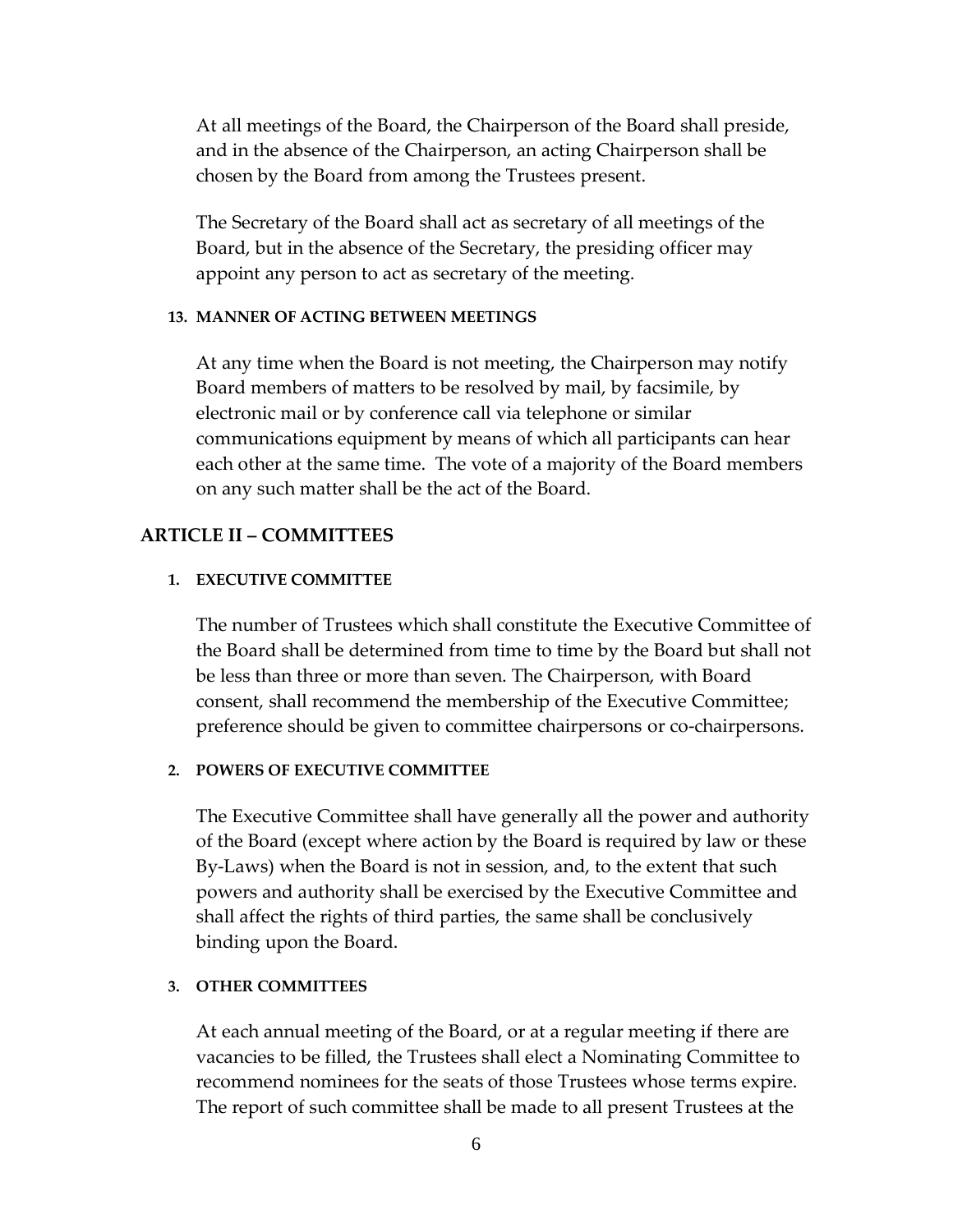next annual or regular meeting of the Trustees, at such other meeting as deemed appropriate by the Board, or between meetings pursuant to Article I, Section 13 above. Nominations at large, including selfnomination, for any position may be made in writing to the Secretary of the Board at any time prior to a date at least thirty (30) days prior to such meeting. The Board of Trustees may by resolution create other committees for such terms and with such powers and duties as the Board shall deem appropriate.

#### **4. ORGANIZATION OF COMMITTEES**

The Chairperson of the Board shall be an ex-officio member of all committees and shall be the chairperson of the Executive Committee. The chairperson of all other committees shall be chosen by the members thereof. The chairperson of each committee shall preside at all meetings of such committee.

#### **5. MEETINGS**

Meetings of each committee may be held without the giving of notice.

#### **6. QUORUM AND MANNER OF ACTING**

A majority of the members of each committee shall be present, either in person or by conference call via telephone or similar communications equipment by means of which all persons participating in the meeting can hear each other at the same time, in order to constitute a quorum for the transaction of business. The act of a majority of the members so present at a meeting at which a quorum is present shall be the act of such committee.

#### **7. RECORD OF COMMITTEE ACTION: REPORTS**

Each committee shall maintain a record, which need not be in the form of complete minutes, of the action taken by it at each meeting, which record shall include the date, time, and place of the meeting, the names of the members present and absent, the action considered, and the number of votes cast for and against the adoption of the action considered. All action by the Executive Committee and any other current committees shall be reported to the Board at its meeting next succeeding such action, such report to be in sufficient detail as to enable the Board to be informed of the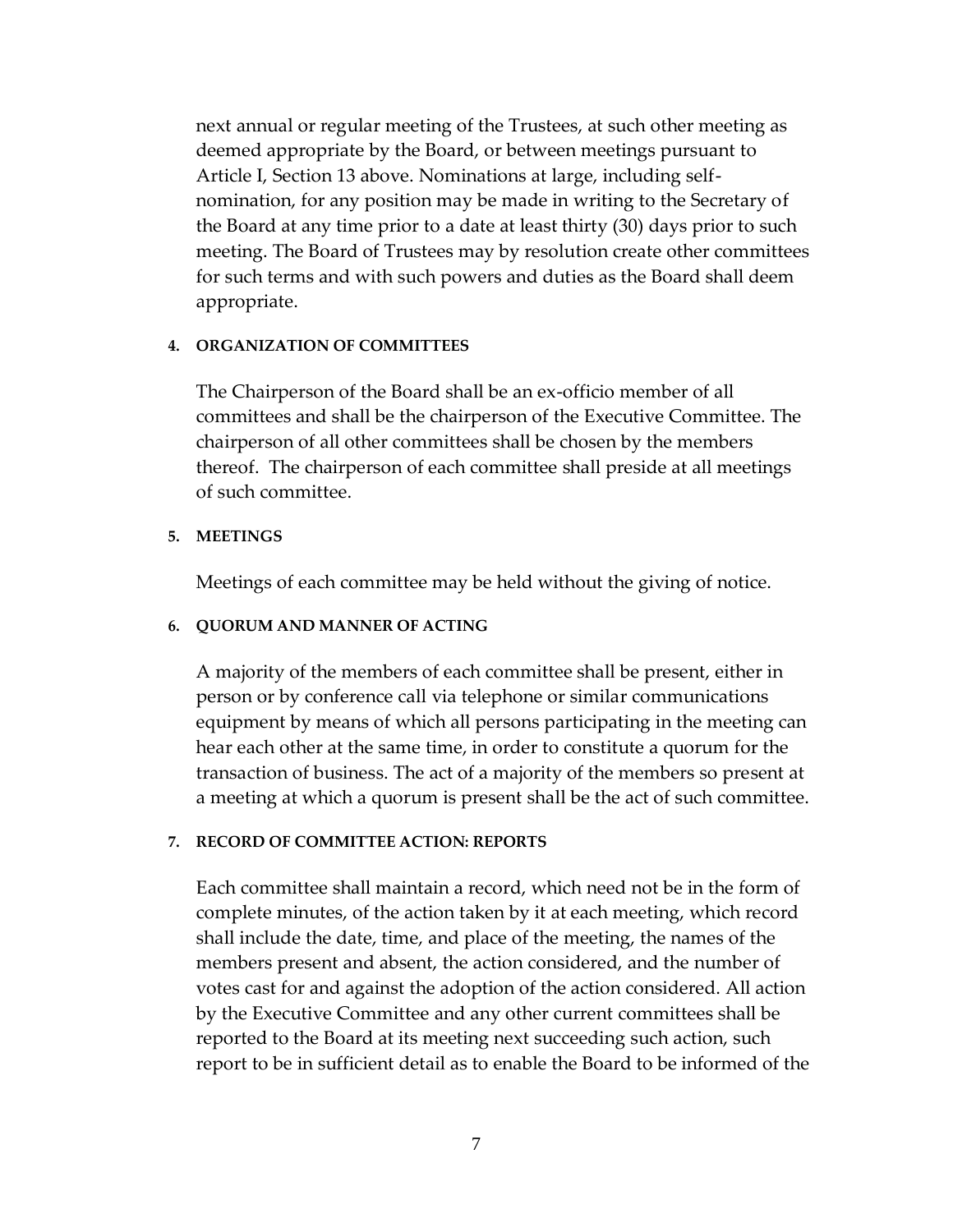conduct of the Board's business and affairs since the last meeting of the Board.

### **8. EFFECT OF DELEGATION OF POWERS AND AUTHORITY**

Any committee of the Board, to the extent provided in a vote of the Board or in these By-Laws, shall have and may exercise all of the applicable powers and authority of the Board in the management of the business and affairs of the Board; provided, however, that no such committee shall have the authority to adopt, amend or repeal these By-Laws. Each member of the Board or of any committee of the Board shall, in the performance of such Trustee's duties, be fully protected in relying in good faith upon information, opinions, reports or statements presented to the Board or such committee by officials of the College, by the Scholar, by committees of the Board, or by any other person as to matters the Trustee reasonably believes are within such other person's professional or expert competence and who have been selected with reasonable care by the College or the Board or committee on behalf of the Fund.

### **9. REMOVAL**

Any member of any committee may be removed from such committee, either with or without cause, at any time, by resolution adopted by a majority of the Trustees voting at any meeting of the Board at which a quorum is present.

# **10. VACANCIES**

Any vacancy in any committee shall be filled by the Board in the manner prescribed by these By-Laws for the original appointment of the members of such committee.

# **ARTICLE III – OFFICERS**

# **1. NUMBER, TITLES AND TERM OF OFFICE**

The officers of the Fund shall be a Chairperson, a Secretary, and such other officers as the Board may from time to time elect or appoint. Each officer shall hold office until his or her successor shall have been duly elected by the Board and qualified or until his or her death or until he or she shall resign or shall have been removed in the manner hereinafter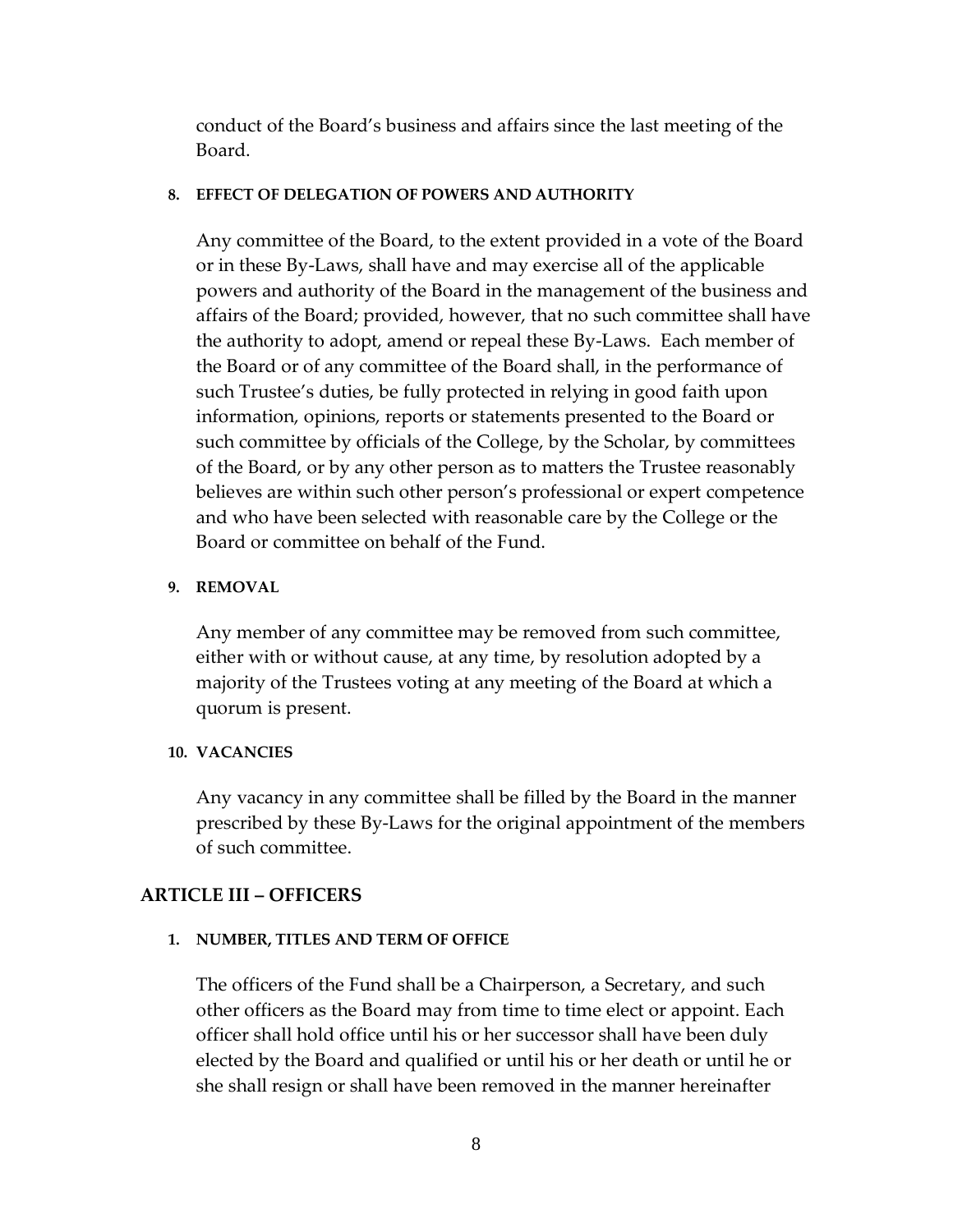provided. One person may hold more than one office, except that the Chairperson and the Secretary shall not be the same person.

# **2. REMOVAL**

Any officer elected or appointed by the Board may be removed by vote of a majority of the Trustees at a meeting at which a quorum is present, whenever in their judgment the best interests of the Fund will be served thereby.

# **3. VACANCIES**

Vacancy in the office of any officer may be filled by vote of the Trustees for the unexpired portion of the term.

# **4. POWERS AND DUTIES OF THE CHAIRPERSON**

The Chairperson shall preside at all meetings of the Board; he or she shall be an ex-officio member of all standing committees; he or she shall be the primary liaison between the Board and the Scholar and College between Board meetings; and he or she shall see that all orders and resolutions of the Board are carried into effect. The Chairperson may also assume any of the duties and obligations of any of the other officers.

# **5. SECRETARY**

The Secretary shall keep the minutes of all meetings of the Board in books for that purpose or in any other form capable of being converted into written form within a reasonable time; he or she shall generally attend to the giving and serving of all notices of meetings of the Board, provided that in the absence of the Secretary, the Chairperson or another Trustee may give such notices; and he or she shall in general perform all duties incident to the office of Secretary, subject to the control of the Board.

# **ARTICLE IV – ACCOUNTS**

The College shall maintain custody and management of the Fund. The Board shall receive and consider regular updates at its meetings concerning the business and affairs of the Fund, such updates to include: (i) a report in reasonable detail from the Scholar concerning the activities of the Fund during his or her current term, including a review of expenditures of Fund monies in relation to the annual budget approved for the Fund, and (ii) a report from the